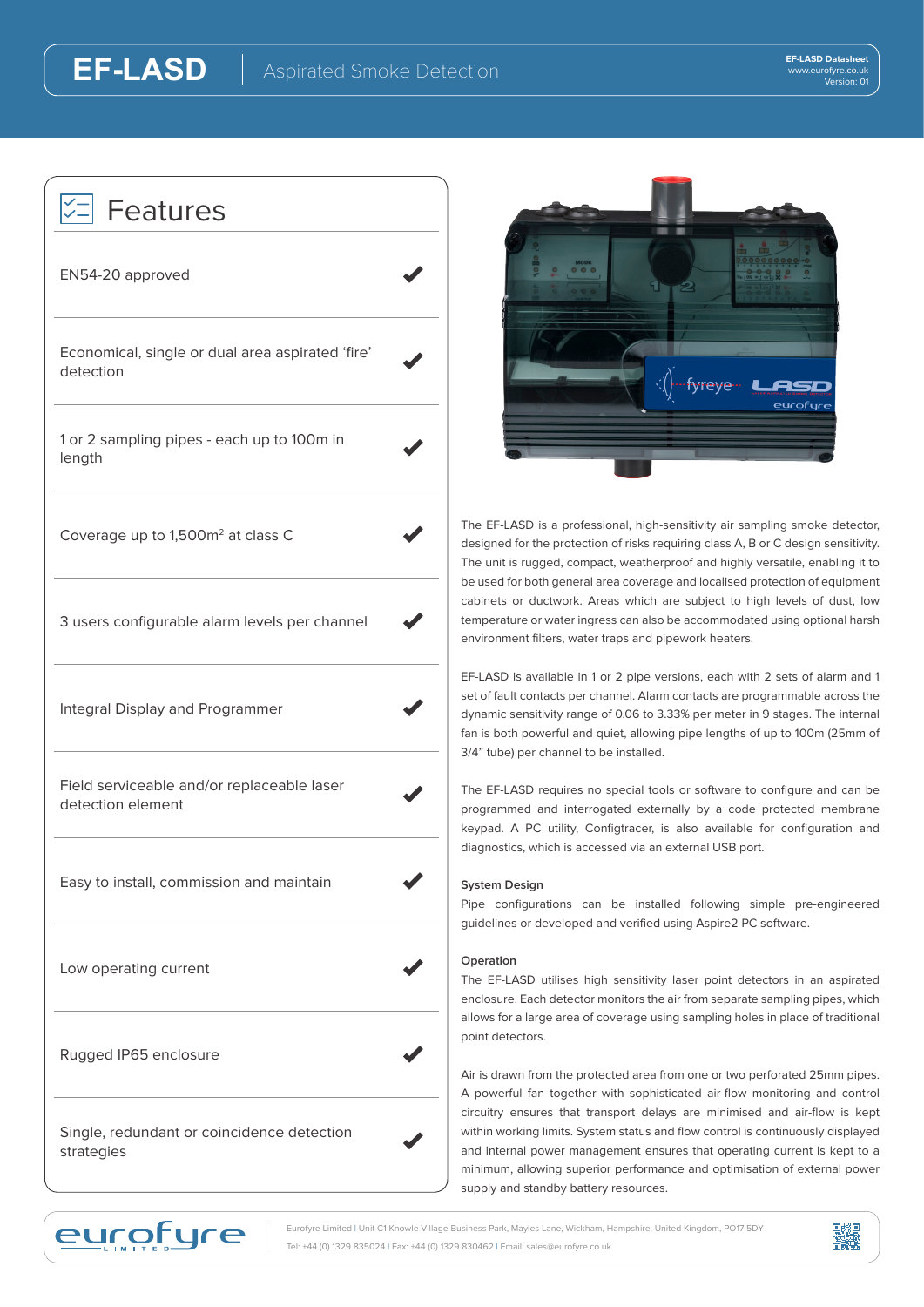| <b>Technical Specification</b> |                                              |                                                                     |  |  |
|--------------------------------|----------------------------------------------|---------------------------------------------------------------------|--|--|
| <b>Mechanical</b>              | <b>Sampling Pipe Inlets</b>                  | 1 or 2 (EF-LASD1 & EF-LASD2 respectively)                           |  |  |
|                                | <b>Detectors</b>                             | 1 or 2, 0.06%/m Laser Point Detectors (fitted)                      |  |  |
|                                | <b>Sampling Holes</b><br>(Max)               | 18 Class C, 6 Class B, 3 Class A                                    |  |  |
|                                | <b>Sampling Pipe</b><br>Length               | 100m (max) per pipe. For VdS approved installations, consult manual |  |  |
|                                | <b>Sampling Pipe</b><br><b>Diameter</b>      | 1 or 2 x 25mm or 3/4" (27mm) nominal bore                           |  |  |
|                                | <b>Exhaust Air Pipe</b><br>Outlet            | 1 (25mm or 3/4")                                                    |  |  |
| <b>Electrical</b>              | <b>Supply Voltage</b>                        | Nominal 24Vdc (18 to 30Vdc)                                         |  |  |
|                                | <b>Operating Current</b>                     | 350mA max (fan speed dependant)                                     |  |  |
|                                | Sensitivity                                  | 0.06 - 3.33% obscuration per metre, adjustable in 9 stages          |  |  |
|                                | <b>Alarm Levels</b>                          | Programmable Alert, Fire 1, Fire 2 (per channel)                    |  |  |
|                                | <b>Operating Modes</b>                       | Single detector, redundancy, double-knock                           |  |  |
|                                | <b>Settings</b>                              | Isolate, latching, non-latching, operating mode, reset              |  |  |
|                                | Programming/set-up                           | Integral control switch's and/or PC via USB                         |  |  |
|                                | <b>Event Log</b>                             | 1000 Events                                                         |  |  |
|                                | <b>Fault Monitoring</b>                      | Power failure (common), flow fault per channel, detector fault      |  |  |
|                                | <b>Relay Outputs</b>                         | 2 alarm & 1 fault per channel (changeover contacts)                 |  |  |
|                                | <b>Cable Terminals</b>                       | Removable 2.0mm maximum                                             |  |  |
|                                | <b>Display</b>                               | 5 common status plus 10 segment LED bargraph per channel            |  |  |
|                                | <b>User Controls</b>                         | External weatherproof membrane - Code protected                     |  |  |
|                                | <b>Flow Monitoring</b>                       | Thermal, with adjustable high/low and sensitivity limits            |  |  |
| Environmental                  | Operating<br><b>Temperature</b>              | -10 to $+50^{\circ}$ C                                              |  |  |
|                                | <b>Operating Humidity</b>                    | 10 to 95% (non condensing)                                          |  |  |
|                                | <b>IP Rating</b>                             | IP65 with exhaust pipe fitted and cable entries sealed              |  |  |
| General                        | <b>Filtration (Standard</b><br>Internal)     | Replaceable dust particle. Harsh environment filter also available  |  |  |
|                                | <b>Filtration (External)</b>                 | Optional, external harsh environment filter                         |  |  |
|                                | <b>Housing Material</b>                      | ABS with tamper-proof locking mechanism                             |  |  |
|                                | <b>Mounting</b>                              | Upright, horizontal or inverted                                     |  |  |
|                                | Weight                                       | 2.7kg                                                               |  |  |
|                                | <b>Dimensions</b><br>$(W \times H \times D)$ | 259 x 184 x 166mm                                                   |  |  |
|                                | Equipment<br><b>Approvals</b>                | EN54-20, CE, VdS, CPD                                               |  |  |



Eurofyre Limited | Unit C1 Knowle Village Business Park, Mayles Lane, Wickham, Hampshire, United Kingdom, PO17 5DY Tel: +44 (0) 1329 835024 | Fax: +44 (0) 1329 830462 | Email: sales@eurofyre.co.uk